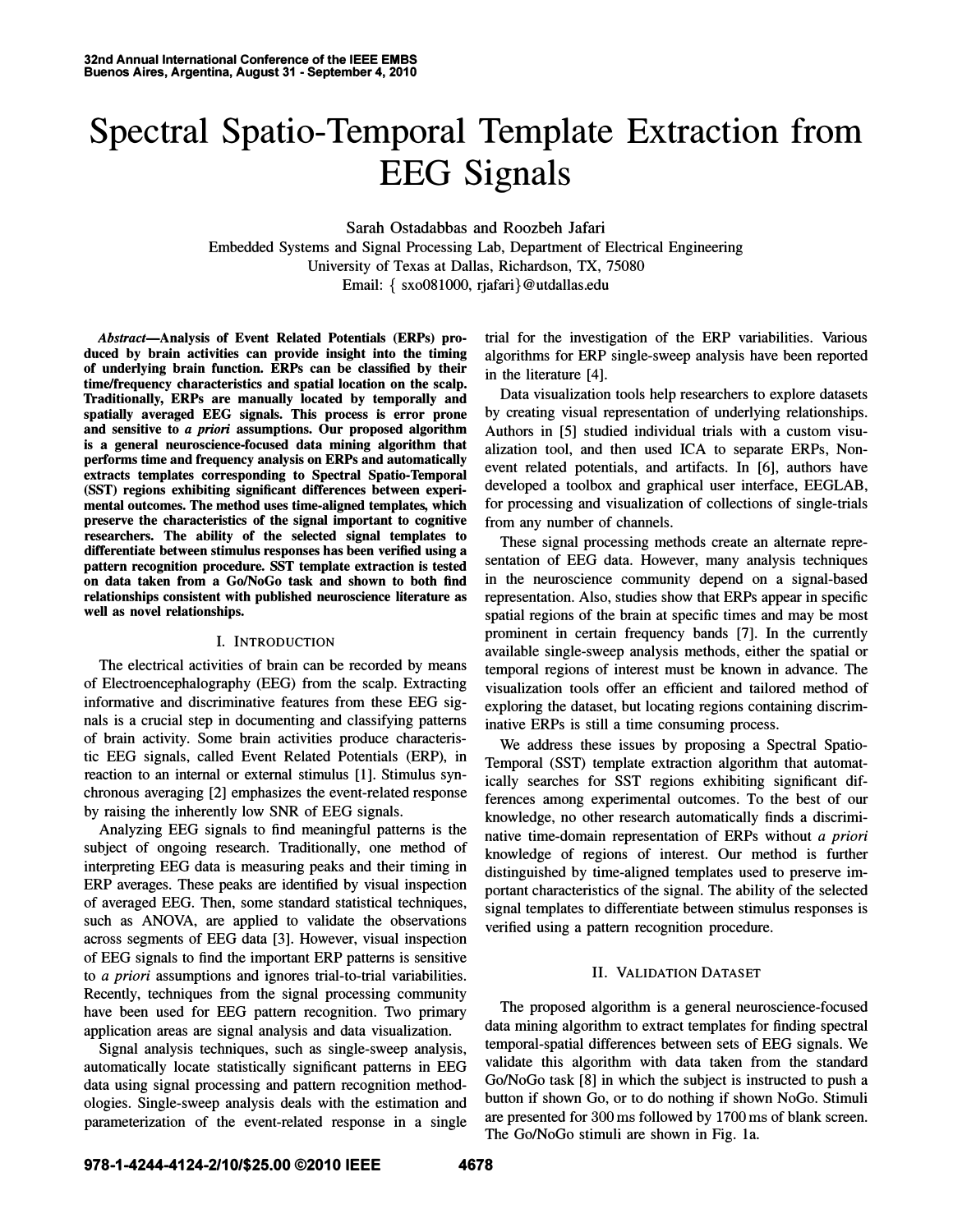

Fig. 3: SST template extraction algorithm

## A. Data Collection and Preprocessing

Continuous EEG was recorded using a 64-electrode Neuroscan Quickcap (shown in Fig. Ib) with a Neuroscan amplifier and Scan 4.3.2 software sampled at 1 kHz. Fifteen subjects between the age of 18 and 31 completed the Go/NoGo task with 20 trials for the Go outcome and 20 trials for the NoGo outcome. The average of aU Go and all NoGo trials for the Fz electrode is shown in Fig. 2.

#### B. Hypothetical Results

Neuroscientists have found two significant ERP components elicited in the NoGo condition of a Go/Nogo task related to response inhibition: NoGo-N2 and NoGo-P3. NoGo-N2 is a negative deflection constrained to the frontal scalp locations. The NoGo-P3 is a large positive deflection and is present in frontal, central, and parietal regions [8]. Both ERPs are shown in Fig. 2.

### III. SST TEMPLATE EXTRACTION ALGORITHM

The proposed algorithm extracts representative signals, called templates, from each stimulus response for a given spectral spatio-temporal (SST) region. This collection of templates is called a template set. The templates are time-aligned averaged signals of all EEG template extraction trials. A template selection algorithm based on AdaBoost selects the most discriminative template sets from a list of semi-exhaustively extracted SST regions.

In order to cover all spectral, spatial and temporal regions of the EEG signals, we propose an algorithm to generate different SST regions and then extract template sets from

each region as shown in Fig. 3. In the time domain, the EEG signals are segmented by sliding rectangular windows of various duration over the signal with small step size. In the spatial domain, the EEG is recorded from 64 electrodes with different spatial location over the scalp. The electrodes are grouped together to study the effect of different spatial regions. There are  $2^{64}$  different combinations of electrodes. Making an exhaustive enumeration of spatial regions is impractical. Instead, a clustering algorithm is used to group electrodes into mutually exclusive clusters as explained in Section III-B.

The signals in each cluster are averaged together to increase SNR. Then, a Discrete Time Wavelet (DTW) is applied to the averaged signal to decompose it into different frequency bands. Section III-C explains the frequency analysis algorithm. The output of several wavelet levels feeds to the SST template extraction part that is explained in Section III-A.

A test trial can be labeled as an experimental outcome by finding closest matching template from the template set. The most discriminative template sets extracted from different SST regions can be selected in order of importance by using AdaBoost. AdaBoost selects templates in a way that minimize information overlap. The procedure to find the most discriminative template sets is explained in Section III-D.

The EEG signals from 64 electrodes are split into the training dataset and the test dataset. The training dataset is used for SST template extraction and AdaBoost training and the test dataset is used for validation of the results. The classification accuracy of selected SST templates on test dataset is demonstrated in Section IV.

# A. Temporal Analysis

EEG signals have low SNR, therefore SST templates are created using an averaging technique because averaging de-



Fig. 1: (a) Standard Go/NoGo task stimuli, (b) Modified 10-20 standard EEG electrode position

(a) Stimuli



Fig. 2: EEG grand mean for all subjects on the Fz channel (bandpass filtered from 0.5 Hz to 30 Hz)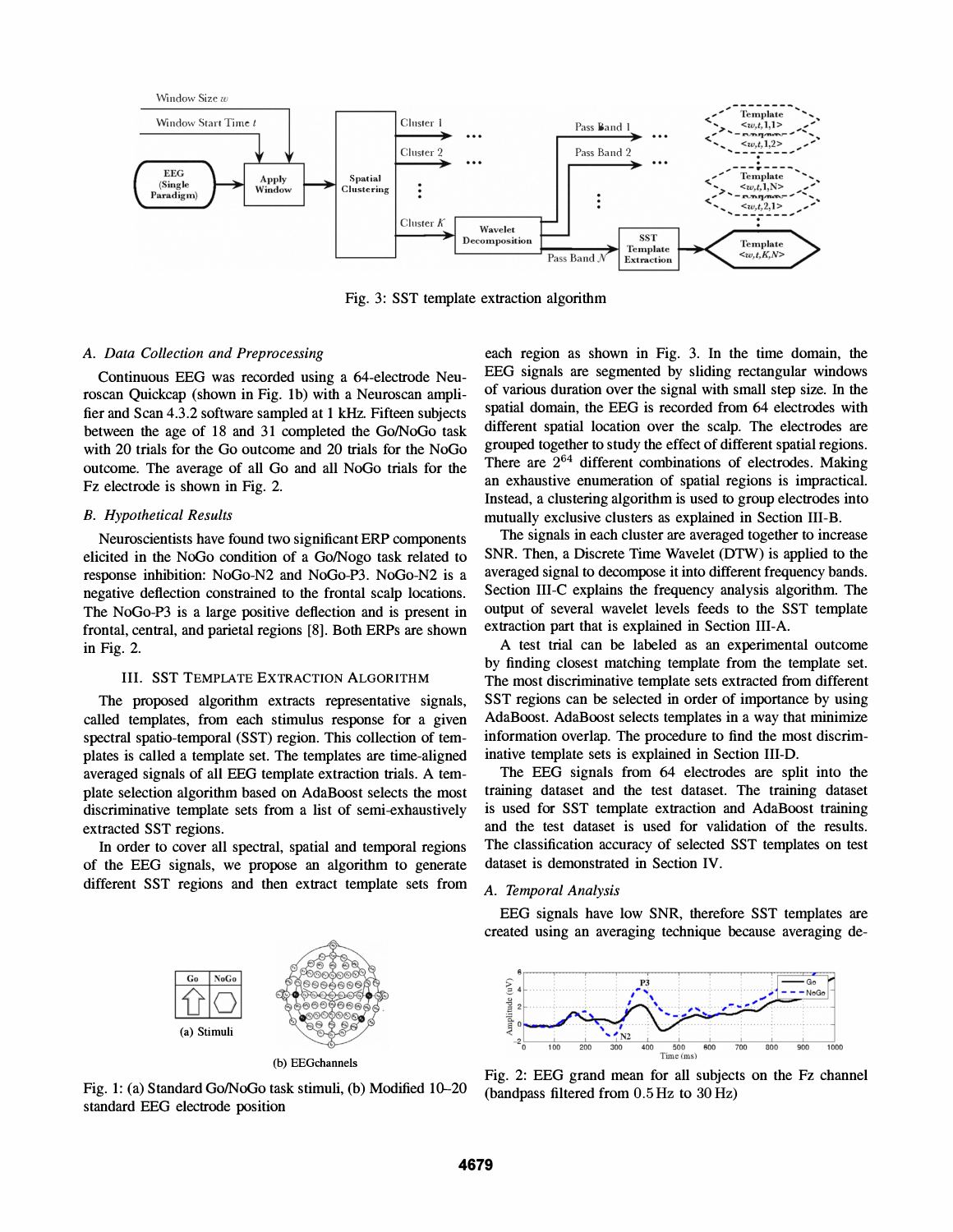creases uncorrelated noises. Fig. 4 shows the full SST template extraction technique for a single outcome. Each template in the template set is created in an identical manner. First, SST windowed EEG signals are extracted as described in Fig. 3. Next, an initial template is created by averaging the entire training set. Then each signal is time-aligned to the template and averaged once more to obtain the final template. This is done for each experimental outcome in a SST region to create a template set.

1) Time Alignment: It is well recognized that ERPs are time-varying signals reflecting the averaged time courses of underlying neural events during cognitive processing. The cognitive processing and response mechanisms are reflected by distinct components that depended on a subject's psychological state and may exhibit on different time onsets in different trials.

Time-alignment can compensate for these offsets and is critical to template matching, as misalignment can reduce the apparent similarity between the template and the signals. Signals are aligned by maximizing a scoring function over a set of possible time offsets. Each template is expected to match in the time interval equals to 20% of template window size.

2) Template Matching: With template matching, a similarity measure is used to compare the template to a portion of the source signal. A common similarity measure is the Euclidean distance between the signal and template. The Euclidean distance is computed between the template,  $\mathcal{T}$ , and a portion of the signal, f, equal in duration, starting at time  $\tau$ .

Matching the signal shape is more important than matching exact amplitudes, which vary due to subject differences, quality of the electrode contacts, etc. Normalizing the template and signal vector to zero-mean unit vectors constrains the matching to the surface of a hypersphere of unit radius. This constrained matching is more shape-oriented than the simple Euclidean distance. We will show that this measure produces equivalent ranking to the standard normalized cross-correlation (NCC) measure,  $\gamma$  described by Lewis [9].

Theorem 1. The normalized Euclidean distance produces measures with equivalent ordering to the normalized cross correlation.

Proof:  $f_n$  and  $\mathcal{T}_n$  refer to the normalized versions of f and 'I.

 $d_0(\mathcal{T}_n, f_n, \tau)$  Normalized Euclidean distance  $\cong d_0^2(\mathcal{T}_n,f_n,\tau)$  Equivalent with respect to ordering



Fig. 4: Procedure for generating SST templates

$$
= \sum_{t} [f_n(t+\tau) - \mathfrak{T}_n(t)]^2
$$
  
= 
$$
\sum_{t} [f_n^2(t+\tau) - 2f_n(t+\tau)\mathfrak{T}_n(t) + \mathfrak{T}_n^2(t)]
$$

The next step follows because  $f_n$  and  $\mathcal{T}_n$  are normalized.

$$
= 2 - 2 \sum_{t} [f_n(t + \tau) \mathcal{T}_n(t)]
$$
  
\n
$$
\approx \sum_{t} f_n(t + \tau) \mathcal{T}_n(t) \quad \text{Reversed order equivalent}
$$
  
\n
$$
= \frac{\sum_{t} [f(t + \tau) - \bar{f}_t][\mathcal{T}(t) - \bar{\mathcal{T}}_t]}{\sqrt{\sum_{t} [f(t + \tau) - \bar{f}_t]^2 \sum_{t} [\mathcal{T}(t) - \bar{\mathcal{T}}_t]^2}}
$$
  
\n
$$
= \gamma(\mathcal{T}, f, \tau) \quad \text{Normalized cross-correlation}
$$
 (1)

•

#### B. Spatial Clustering

Electrodes in a given region often observe similar responses. The temporally windowed EEG signals are bandpass filtered from 0.5 Hz to 100 Hz and for each electrode are averaged on all trials. Averaging EEG signals recorded from these electrodes can increase SNR. Hierarchical agglomerative clustering [10] is used to group electrodes based on similarity of observed signals. The clustering initially assigns each electrode to a unique cluster. In each iteration, the closest clusters are combined until a stopping criterion is reached.

We used a complete linkage inter-cluster distance measure. The distance between clusters  $A$  and  $B$  is defined as:

$$
L(A, B) = \max_{i,j} dist(e_i, e_j) \quad i \in A, j \in B \tag{2}
$$

where  $dist(e_i, e_j)$  is the distance between electrodes  $e_i$  and  $e_j$  and  $\gamma(e_i,e_j,0)$  is the normalized cross correlation function that is defined in (1) without any time-alignment.

$$
dist(e_i, e_j) = 1 - \gamma(e_i, e_j, 0)
$$
\n(3)

The termination criterion used in this experiment was  $L = 0.8$ . All the EEG electrodes that belong to a cluster are averaged together as input for the spectral analysis.

## C. Spectral Alalysis

Typically, ERP analysis is performed in the time domain, where the amplitudes and latencies of prominent peaks in the averaged potentials are measured and correlated using information processing mechanisms. However, analysis in the frequency domain has revealed that EEG/ERP frequency components in different frequency ranges (delta, theta, alpha, beta, gamma) are functionally related to information processing and behavior [11].

The wavelet transform (WT) is an efficient time-frequency decomposition method. For discrete time signals like EEG, the Discrete Wavelet Transform (DWT) is found to yield a fast computation of the Wavelet Transform. The DWT is computed by successive lowpass and highpass filtering of the discretetime signal. We used eight levels of Daubechies wavelet order 3 that has fewer sharp edges to take advantage of the similarity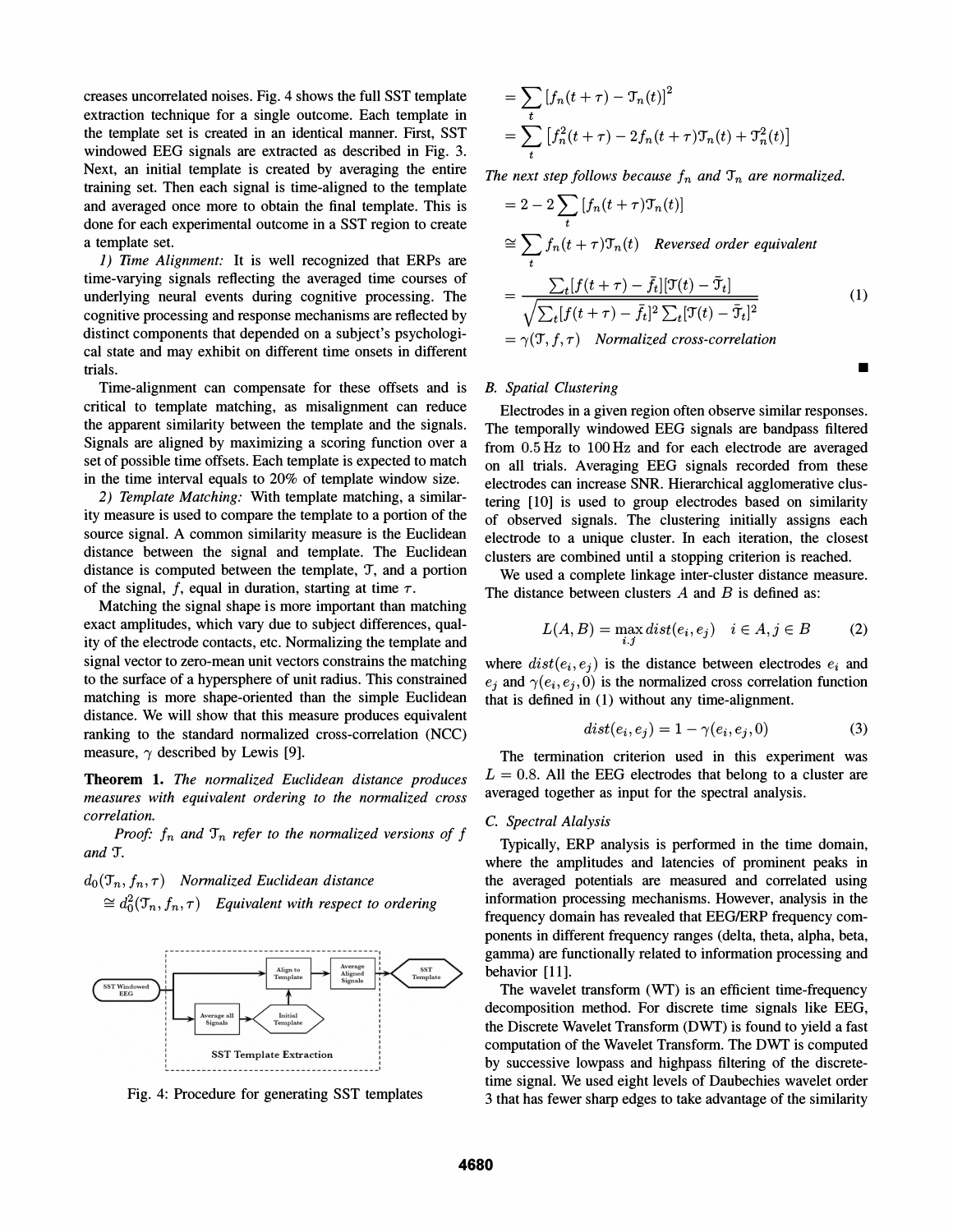Algorithm 1 Generating semi-exhaustively SST template sets

```
for w = W_{min} to W_{max} by W_s do {Select window sizes}
    for t = T_{min} to T_{max} - w by T_s do {Select start times}
        for f = F_{min} to F_{max} by 2^i, i \in \{2, ..., 7\} do {Select frequency
        bands} 
            for all R_i \in \mathcal{R} do {Each spatial cluster}
                \mathfrak{T}_{w,t,f,i} = \emptysetfor all A_j \in \mathcal{A} do {For each experimental outcome}
                    \mathcal{T}_{w,t,f,i,j} = createTemplate(w, t, f, R_i, A_j, data_{train})
                    \mathfrak{T}_{w,t,f,i} \leftarrow \mathfrak{T}_{w,t,f,i} \cup \{\mathfrak{T}_{w,t,f,i,j}\}end for 
                acc_{i,w,t} = \text{test}(\mathcal{T}_{w,t,f,i}, \text{data}_{test})end for 
        end for 
    end for 
end for
```
between the typical shape of ERPs and the wavelet function. To preserve the signal shape and length, we omitted the decimation step for each filter level from the standard wavelet transformation procedure.

## D. Locating the Most Discriminative Template Sets

Finding the most discriminative template sets is a twostep process. The first step is creating a large group of template sets from various SST regions. The second step is choosing the most relevant SST regions.. The original list of template sets is created semi-exhaustively by the procedure in Algorithm 1. For our study, the eight frequency bands start at  $F_{max} = 512$  Hz then go to  $F_{min} = 0$  Hz in step of  $2^{i}$  Hz,  $i \in \{2, ..., 8\}$ . Window sizes range from  $W_{min} = 100$  ms to  $W_{max} = 400 \,\text{ms}$  in steps of  $W_s = 50 \,\text{ms}$ . Times range from  $T_{min} = 0$  ms to  $T_{max} = 1000$  ms in steps of  $T_s = 10$  ms. It is important to try different window sizes: too small a window may miss relevant details, while too large a window may contain irrelevant or inconsistent signals.

Choosing the most discriminative SST regions is achieved by applying the AdaBoost algorithm on the template sets. The template matching procedure for each template set is considered as a weak classifier. A weak classifier labels a trial as one of the experimental outcomes based on the similarity measure between the trial and the templates of that outcome. In the Go/NoGo experiment, we label a given trial, f, 1 if it is "Go" and -1 if it is "NoGo":

$$
label(f) = sign\left(score_{Go}(f) - score_{NoGo}(f)\right) \tag{4}
$$

For each experimental outcome,  $A_i$ ,  $score_{A_i}(\cdot)$  is defined as:

$$
score_{A_i}(f) = \gamma(\mathcal{T}_{A_i}, f, \tau_i), \quad \tau_i \in [-R, R] \tag{5}
$$

where  $\gamma(\cdot)$  is the normalized cross correlation function between the trial and the template of that outcome with time offset  $\tau_i$ . We consider  $R = 0.2 \times ||\mathcal{T}_{A_i}||_0$ , that means the maximum time shifting is equal to 20% of template length.

AdaBoost is applied on all weak classifiers to locate the most discriminative template sets in training portion of data set. The details of AdaBoost algorithm are described by Schapire and Freund [12].

#### IV. EXPERIMENTAL RESULTS

For template extraction, the trials from the Go/NoGo experiment were split into training and test sets. The training set contains 15 Go and 15 NoGo trials per subject. The test set contains 5 Go and 5 NoGo trials per subject. The template sets were built based on the SST template extraction algorithm described in Section III. The most discriminative template sets were selected with AdaBoost as described in Section III-D.



Fig. 5: AdaBoost classification accuracy at different rounds on training and test dataset

#### A. General SST Template Extraction Results

Table I shows the selected templates with their spectral and temporal information that were selected by AdaBoost in the first fifteen rounds. As described in Section III-D, AdaBoost will greedily select template sets based on performance on the training set. The "Acc trn each" shows the classification accuracy of individual template set on training set in each round and "Acc trn Ada" shows the overall AdaBoost performance after that round.

We choose to terminate after round  $r = 15$  to avoid overfitting. In Table I, the "Acc tst each" and "Acc tst Ada" show the classification accuracy of individual template set on the test set in each round and the overall AdaBoost performance after that round, respectively. Also, Fig. 5 shows the learning rate of AdaBoost on the training data as well as

TABLE I: Selected templates by using AdaBoost

| Rnd | Window | <b>Start</b> | Frq.      | Acc trn | Acc tst | Acc trn | Acc tst |
|-----|--------|--------------|-----------|---------|---------|---------|---------|
| #   | (ms)   | (ms)         | (Hz)      | each    | each    | Ada.    | Ada.    |
|     | 300    | 161          | $4 - 8$   | 70%     | 59%     | 70%     | 59%     |
| 2   | 350    | 21           | - 4<br>0  | 69%     | 63%     | 70%     | 60%     |
| 3   | 300    | 1            | 8 - 16    | 57%     | 53%     | 73%     | 52%     |
| 4   | 200    | 101          | $8 - 16$  | 62%     | 54%     | 74%     | 57%     |
| 5   | 350    | 381          | $8 - 16$  | 60%     | 57%     | 74%     | 60%     |
| 6   | 300    | 561          | 0<br>$-4$ | 63%     | 59%     | 76%     | 58%     |
| 7   | 150    | 101          | 4 - 8     | 59%     | 60%     | 77%     | 63%     |
| 8   | 200    | 61           | $0 - 4$   | 57%     | 56%     | 78%     | 62%     |
| 9   | 350    | 81           | 4 - 8     | 59%     | 53%     | 78%     | 64%     |
| 10  | 350    | 361          | 16 - 32   | 61%     | 58%     | 78%     | 60%     |
| 11  | 250    | 621          | 4 - 8     | 54%     | 53%     | 78%     | 66%     |
| 12  | 400    | 461          | 4 - 8     | 61%     | 57%     | 79%     | 64%     |
| 13  | 100    | 521          | $8 - 16$  | 57%     | 58%     | 79%     | 70%     |
| 14  | 100    | 101          | $4 - 8$   | 62%     | 57%     | 80%     | 64%     |
| 15  | 350    | 61           | 16 - 32   | 55%     | 54%     | 80%     | 65%     |